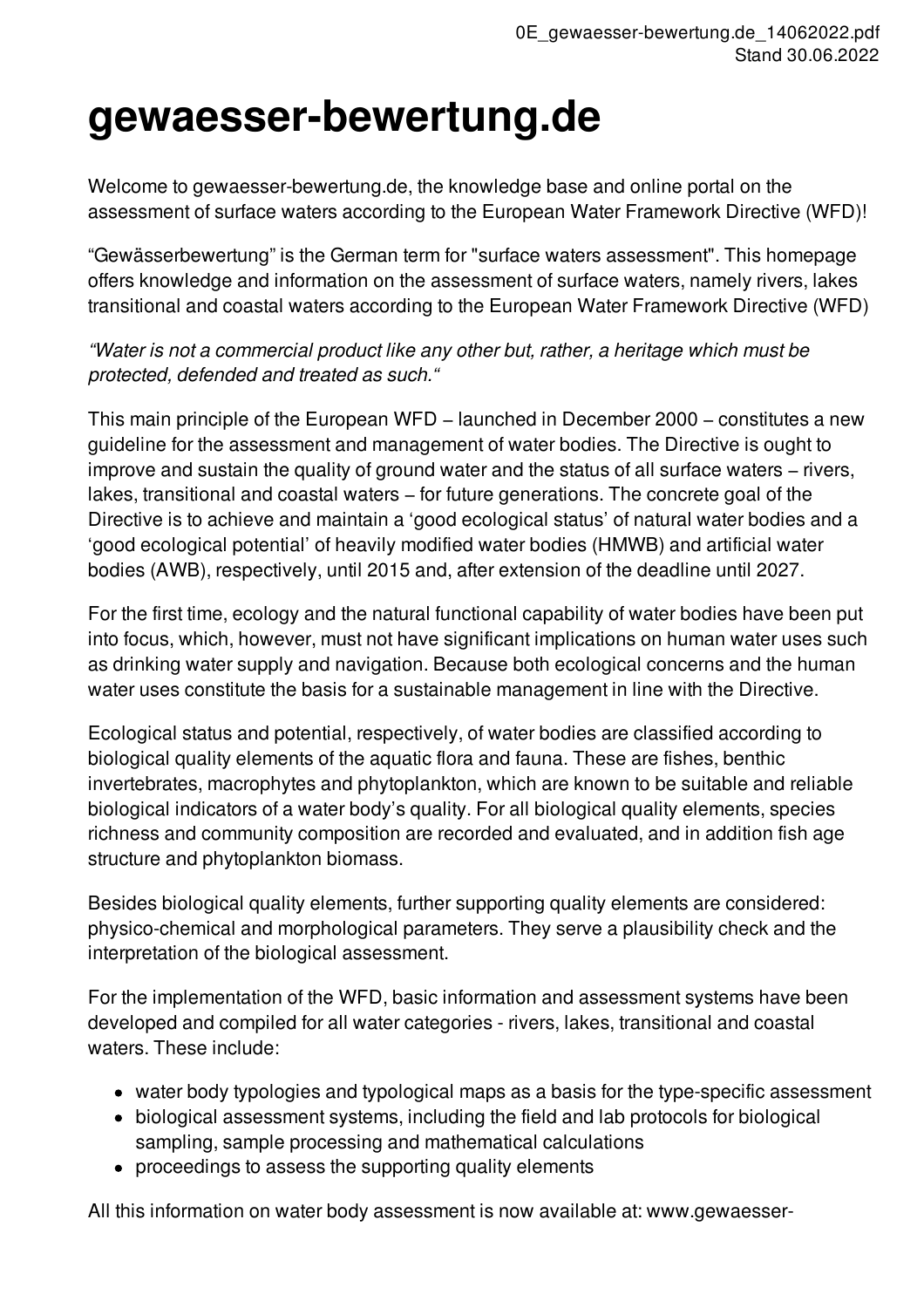bewertung.de!

The content of this website is extensively harmonised with the revised German surface waters regulation ("Oberflächengewässerverordnung) from June 20<sup>th</sup> 2016 (OGewV 2016). For some biological quality elements, updated versions of the assessment systems are presented. The description of the proceedings to assess the supporting morphological quality elements is in line with the current state recommended for Germany.

All texts are downloadable as pdf documents at your individual disposal.

In addition, you will find the primary literature (partly in English language) available, as far as the copyright is not violated. Currently, the website is available in German language only. To access the English literature, please switch back to German language. Where available, you will find the literature under the menu item "Weiterführende Literatur".

## **www.gewaesser-bewertung.de**

Willkommen bei gewaesser-bewertung.de, dem Informationsportal zur Bewertung der Oberflächengewässer gemäß Europäischer Wasserrahmenrichtlinie!

Für Flüsse, Seen, Übergangs- und Küstengewässer finden Sie hier alle für die Bewertung des ökologischen Zustands bzw. Potenzials relevanten Informationen, z. B.

- die Grundlagen der Bewertung, wie Gewässertypologien und Gewässertypenkarten
- die Verfahrensbeschreibungen zur Bewertung des ökologischen Zustands bzw. Potenzials anhand der verschiedenen biologischen Qualitätskomponenten
- die Beschreibungen zur Bewertung der unterstützenden Qualitätskomponenten.

Die hier präsentierten Inhalte entsprechen weitgehend dem Stand der Oberflächengewässerverordnung vom 20. Juni 2016 (OGevW 2016) sowie den RaKon-Arbeitspapieren "Rahmenkonzeption zur Aufstellung von Monitoringprogrammen und zur Bewertung des Zustands von Oberflächengewässern" (Stand 17.10.2017) und "Untersuchungsverfahren für biologische Qualitätskomponenten" (Stand 16.03.2016). Für einige biologische Qualitätskomponenten werden hier aber auch schon neuere Verfahrensbeschreibungen vorgestellt.

Die in der Oberflächengewässerverordnung aufgeführten Verfahren zur Bewertung der biologischen Qualitätskomponenten sind den Vorgaben der Wasserrahmenrichtlinie folgend erfolgreich interkalibriert (Beschluss der [EU-Kommission](http://eur-lex.europa.eu/legal-content/EN/TXT/?qid=1519131448747&uri=CELEX:32018D0229) 2018).

Die Beschreibungen der Verfahren zur Bewertung der unterstützenden morphologischen Qualitätskomponenten entsprechen dem für Deutschland aktuell empfohlenen Stand.

Hinweise zum Aufbau und zur [Navigation](redaxo://433) finden Sie hier.